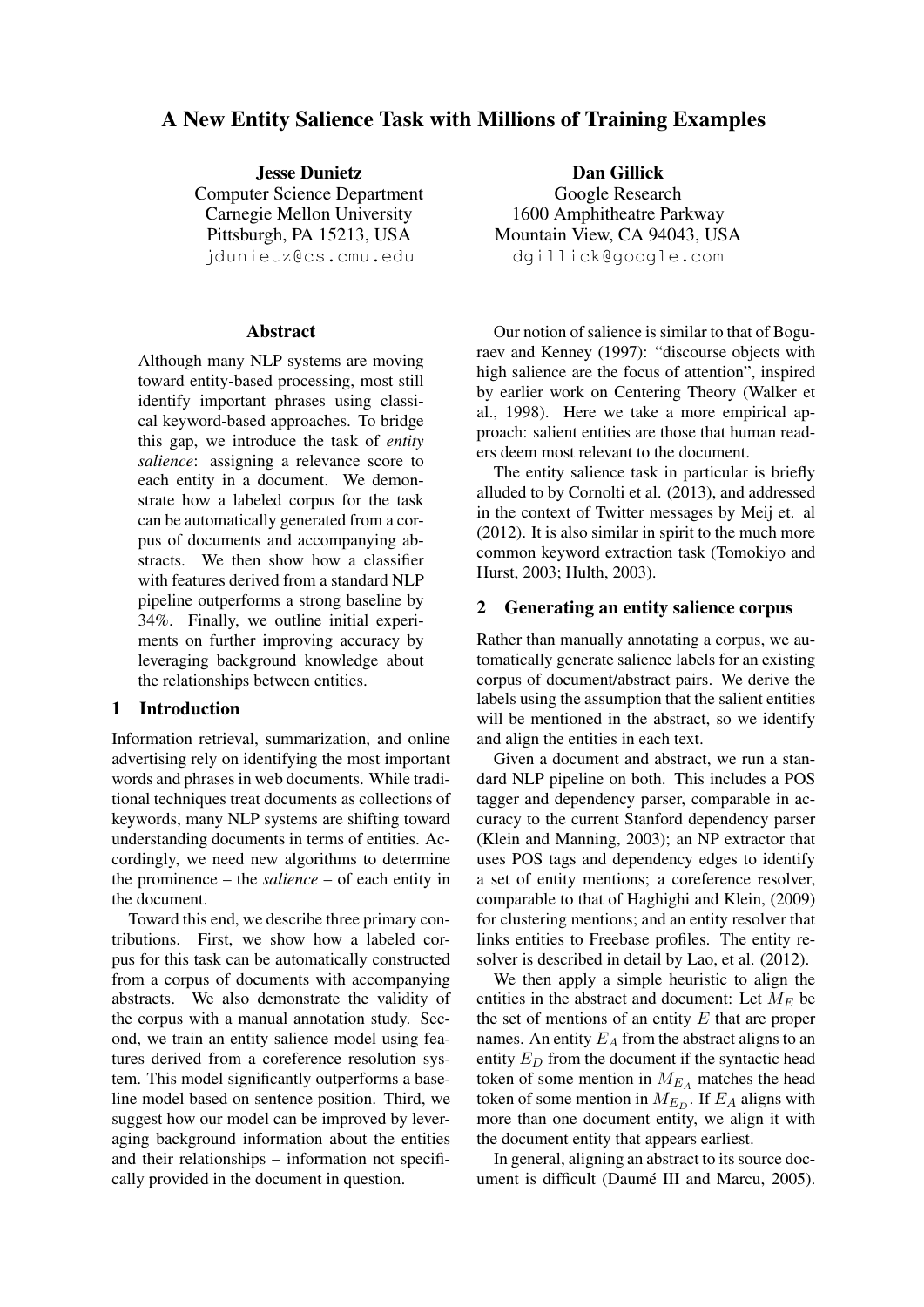We avoid most of this complexity by aligning only entities with at least one proper-name mention, for which there is little ambiguity. Generic mentions like *CEO* or *state* are often more ambiguous, so resolving them would be closer to the difficult problem of word sense disambiguation.

Once we have entity alignments, we assume that a document entity is salient only if it has been aligned to some abstract entity. Ideally, we would like to induce a salience ranking over entities. Given the limitations of short abstracts, however, we settle for binary classification, which still captures enough salience information to be useful.

### 2.1 The New York Times corpus

Our corpus of document/abstract pairs is the annotated New York Times corpus (Sandhaus, 2008). It includes 1.8 million articles published between January 1987 and June 2007; some 650,000 include a summary written by one of the newspaper's library scientists. We selected a subset of the summarized articles from 2003-2007 by filtering out articles and summaries that were very short or very long, as well as several special article types (e.g., corrections and letters to the editor).

Our full labeled dataset includes 110,639 documents with 2,229,728 labeled entities; about 14% are marked as salient. For comparison, the average summary is about 6% of the length (in tokens) of the associated article. We use the 9,719 documents from 2007 as test data and the rest as training.

#### 2.2 Validating salience via manual evaluation

To validate our alignment method for inferring entity salience, we conducted a manual evaluation. Two expert linguists discussed the task and generated a rubric, giving them a chance to calibrate their scores. They then independently annotated all detected entities in 50 random documents from our corpus (a total of 744 entities), without reading the accompanying abstracts. Each entity was assigned a salience score in  $\{1, 2, 3, 4\}$ , where 1 is most salient. We then thresholded the annotators' scores as salient/non-salient for comparison to the binary NYT labels.

Table 1 summarizes the agreement results, measured by Cohen's kappa. The experts' agreement is probably best described as *moderate*,<sup>1</sup> indicating that this is a difficult, subjective task, though deciding on the most salient entities (with score 1) is easier. Even without calibrating to the induced

NYT salience scores, the expert vs. NYT agreement is close enough to the inter-expert agreement to convince us that our induced labels are a reasonable if somewhat noisy proxy for the experts' definition of salience.

| Comparison              | $\kappa_{\{1,2\}}$ | $\kappa_{\{1\}}$ |
|-------------------------|--------------------|------------------|
| A <sub>1</sub> vs. $A2$ | 0.56               | 0.69             |
| A <sub>1</sub> vs. NYT  | 0.36               | 0.48             |
| A2 vs. NYT              | 0.39               | 0.35             |
| A1 $\&$ A2 vs. NYT      | 0.43               | 0.38             |

Table 1: Annotator agreement for entity salience as a binary classification. A1 and A2 are expert annotators; NYT represents the induced labels. The first  $\kappa$  column assumes annotator scores  $\{1,2\}$  are salient and {3, 4} are non-salient, while the second  $\kappa$  column assumes only scores of 1 are salient.

# 3 Salience classification

We built a regularized binary logistic regression model to predict the probability that an entity is salient. To simplify feature selection and to add some further regularization, we used feature hashing (Ganchev and Dredze, 2008) to randomly map each feature string to an integer in  $[1, 100000]$ ; larger alphabet sizes yielded no improvement. The model was trained with L-BGFS.

### 3.1 Positional baseline

For news documents, it is well known that sentence position is a very strong indicator for relevance. Thus, our baseline is a system that identifies an entity as salient if it is mentioned in the first sentence of the document. (Including the next few sentences did not significantly change the score.)

### 3.2 Model features

Table 2 describes our feature classes; each individual feature in the model is a binary indicator. Count features are bucketed by applying the function  $f(x) = \text{round}(\log(k(x+1)))$ , where k can be used to control the number of buckets. We simply set  $k = 10$  in all cases.

### 3.3 Experimental results

Table 3 shows experimental results on our test set. Each experiment uses a classification threshold of 0.3 to determine salience, which in each case is very close to the threshold that maximizes  $F_1$ . For comparison, a classifier that always predicts the majority class, non-salient, has  $F_1 = 23.9$  (for the *salient* class).

<sup>&</sup>lt;sup>1</sup>For comparison, word sense disambiguation tasks have reported agreement as low as  $\kappa = 0.3$  (Yong and Foo, 1999).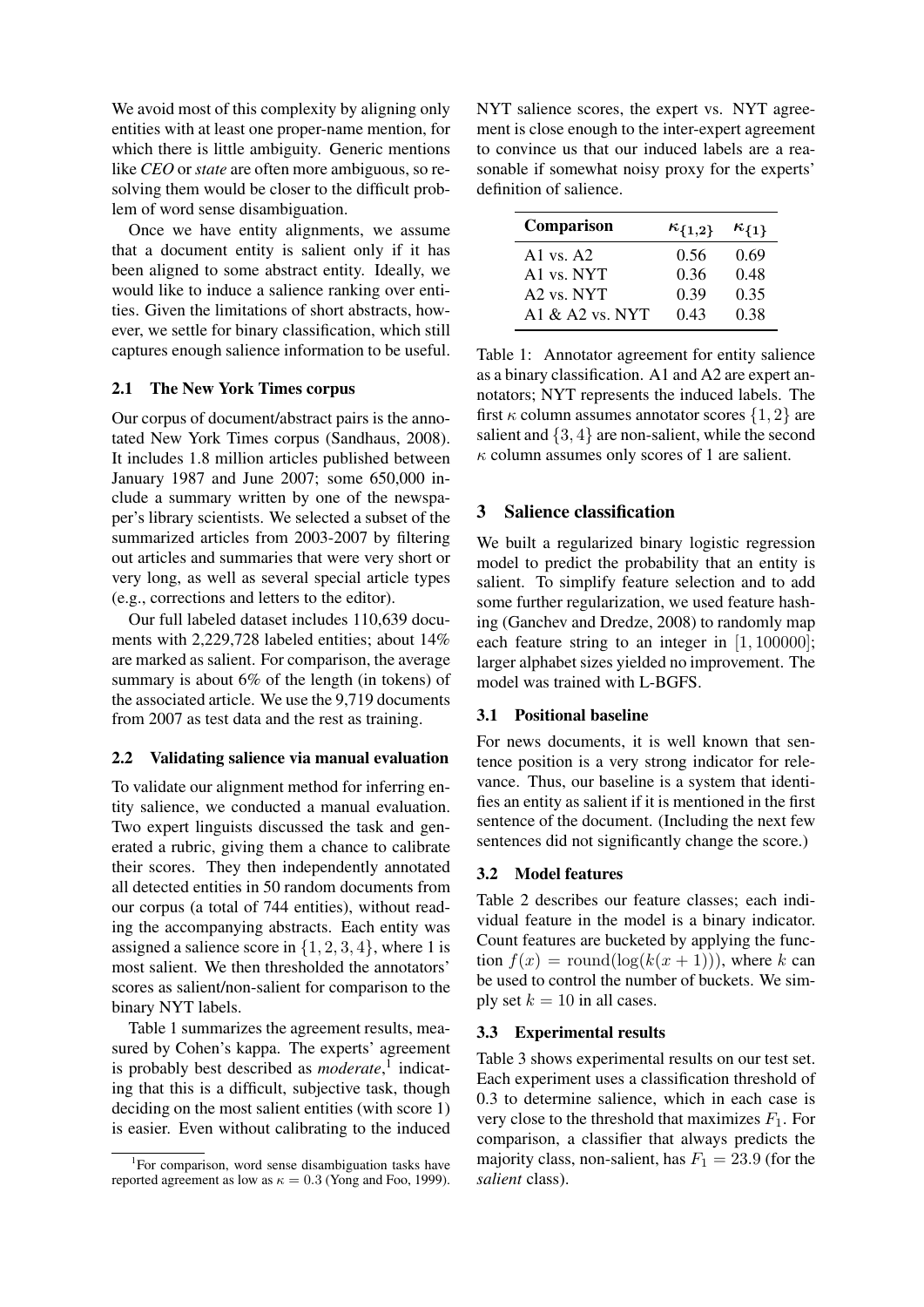| <b>Feature name</b> | <b>Description</b> |
|---------------------|--------------------|
|---------------------|--------------------|

| $1st - loc$ | Index of the sentence<br>1n<br>which the first mention of the |
|-------------|---------------------------------------------------------------|
| head-count  | entity appears.<br>Number of times the head                   |
|             | word of the entity's first men-                               |
|             | tion appears.                                                 |
| mentions    | Conjuction of the numbers                                     |
|             | of named (Barack Obama),                                      |
|             | nominal ( <i>president</i> ), pronom-                         |
|             | inal (he), and total mentions                                 |
|             | of the entity.                                                |
| headline    | POS tag of each word that ap-                                 |
|             | pears in at least one mention                                 |
|             | and also in the headline.                                     |
| head-lex    | Lowercased head word of the                                   |
|             | first mention.                                                |

Table 2: The feature classes used by the classifier.

Lines 2 and 3 serve as a comparison between traditional keyword counts and the mention counts derived from our coreference resolution system. Named, nominal, and pronominal mention counts clearly add significant information despite coreference errors. Lines 4-8 show results when our model features are incrementally added. Each feature raises accuracy, and together our simple set of features improves on the baseline by 34%.

### 4 Entity centrality

All the features described above use only information available within the document. But articles are written with the assumption that the reader knows something about at least some of the entities involved. Inspired by results using Wikipedia to improve keyword extraction tasks (Mihalcea and Csomai, 2007; Xu et al., 2010), we experimented with a simple method for including background knowledge about each entity: an adaptation of PageRank (Page et al., 1999) to a graph of connected entities, in the spirit of Erkan and Radev's work (2004) on summarization.

Consider, for example, an article about a recent congressional budget debate. Although House Speaker John Boehner may be mentioned just once, we know he is likely salient because he is closely related to other entities in the article, such as Congress, the Republican Party, and Barack Obama. On the other hand, the Federal Emergency Management Agency may be mentioned repeatedly because it happened to host a major presidential speech, but it is less related to the story's

| #      | <b>Description</b>     | P            | R            | ${\bf F_1}$  |
|--------|------------------------|--------------|--------------|--------------|
| 1      | Positional baseline    | 59.5         | 37.8         | 46.2         |
| 2<br>3 | head-count<br>mentions | 37.3<br>57.2 | 54.7<br>51.3 | 44.4<br>54.1 |
| 4      | $1st - loc$            | 46.1         | 60.2         | 52.2         |
| 5      | $+$ head-count.        | 52.6         | 63.4         | 57.5         |
| 6      | $+$ mentions           | 59.3         | 61.3         | 60.3         |
| 7      | +headline              | 59.1         | 61.9         | 60.5         |
| 8      | $+$ head-lex           | 59.7         | 63.6         | 61.6         |
| 9      | $+$ centrality         | 60.5         | 63.5         | 62.0         |

Table 3: Test set (P)recision, (R)ecall, and (F) measure of the *salient* class for some combinations of features listed in Table 2. The centrality feature is discussed in Section 4.

key figures and less central to the article's point.

Our intuition about these relationships, mostly not explicit in the document, can be formalized in a local PageRank computation on the entity graph.

### 4.1 PageRank for computing centrality

In the weighted version of the PageRank algorithm (Xing and Ghorbani, 2004), a web link is considered a weighted vote by the containing page for the landing page – a directed edge in a graph where each node is a webpage. In place of the web graph, we consider the graph of Freebase entities that appear in the document. The nodes are the entities, and a directed edge from  $E_1$  to  $E_2$  represents  $P(E_2|E_1)$ , the probability of observing  $E_2$ in a document given that we have observed  $E_1$ . We estimate  $P(E_2|E_1)$  by counting the number of training documents in which  $E_1$  and  $E_2$  co-occur and normalizing by the number of training documents in which  $E_1$  occurs.

The nodes' initial PageRank values act as a prior, where the uniform distribution, used in the classic PageRank algorithm, indicates a lack of prior knowledge. Since we have some prior signal about salience, we initialize the node values to the normalized mention counts of the entities in the document. We use a damping factor  $d$ , allowing random jumps between nodes with probability  $1 - d$ , with the standard value  $d = 0.85$ .

We implemented the iterative version of weighted PageRank, which tends to converge in under 10 iterations. The centrality features in Table 3 are indicators for the rank orders of the converged entity scores. The improvement from adding centrality features is small but statistically significant at  $p \leq 0.001$ .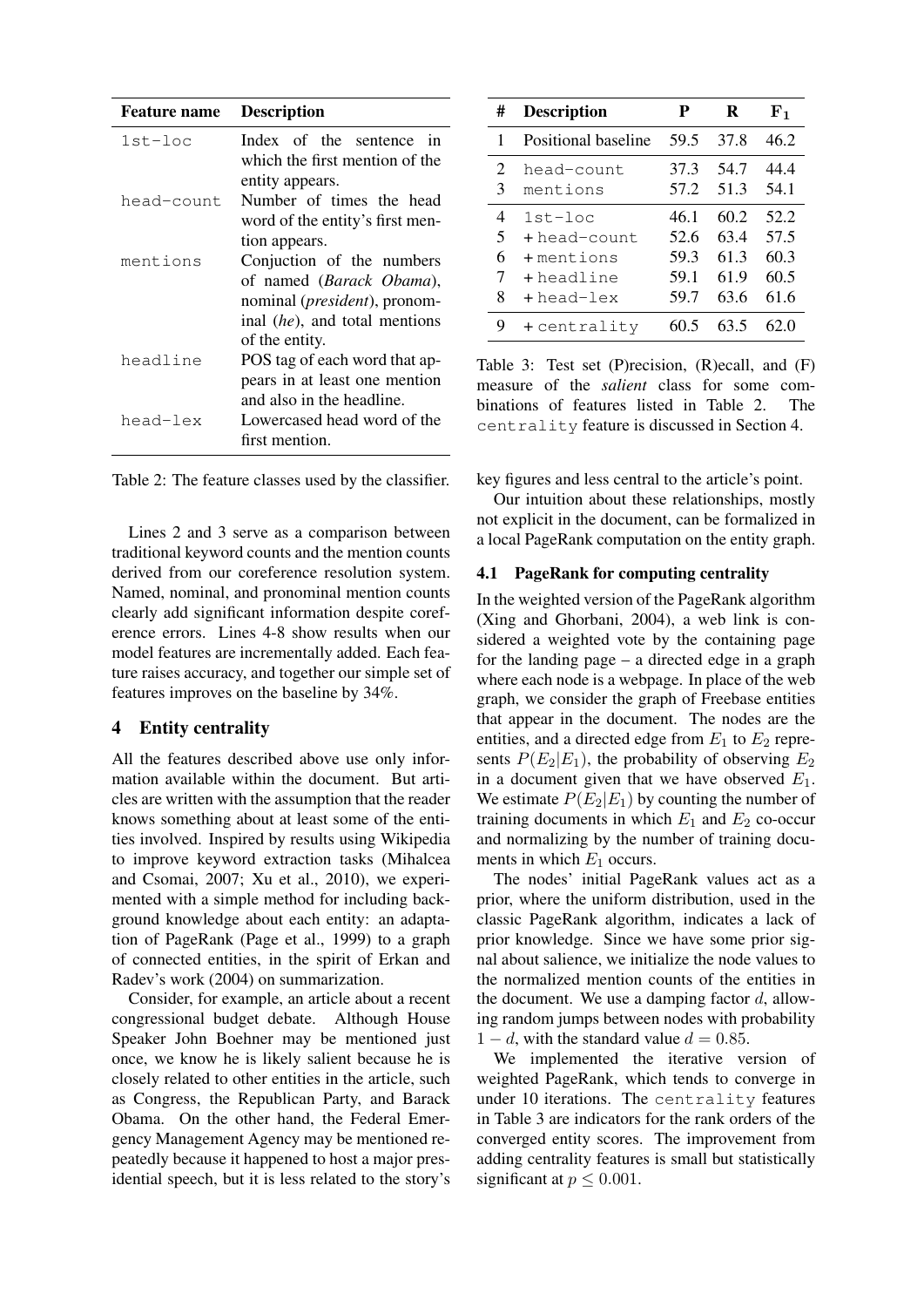

Figure 1: A graphical representation of the centrality computation on a toy example. Circle size and arrow thickness represent node value and edge weight, respectively. The initial node values, based on mention count, are shown on the left. The final node values are on the right; dotted circles show the initial sizes for comparison. Edge weights remain constant.

#### 4.2 Discussion

We experimented with a number of variations on this algorithm, but none gave much meaningful improvement. In particular, we tried to include the neighbors of all entities to increase the size of the graph, with the values of neighbor entities not in the document initialized to some small value  $k$ . We set a minimum co-occurrence count for an edge to be included, varying it from 1 to 100 (where 1 results in very large graphs). We also tried using Freebase relations between entities (rather than raw co-occurrence counts) to determine the set of neighbors. Finally, we experimented with undirected graphs using unnormalized co-occurrence counts.

While the ranked centrality scores look reasonable for most documents, the addition of these features does not produce a substantial improvement. One potential problem is our reliance on the entity resolver. Because the PageRank computation links all of a document's entities, a single resolver error can significantly alter all the centrality scores. Perhaps more importantly, the resolver is incomplete: many tail entities are not included in Freebase.

Still, it seems likely that even with perfect resolution, entity centrality would not significantly improve the accuracy of our model. The mentions features are sufficiently powerful that entity centrality seems to add little information to the model beyond what these features already provide.

# 5 Conclusions

We have demonstrated how a simple alignment of entities in documents with entities in their accompanying abstracts provides salience labels that roughly agree with manual salience annotations. This allows us to create a large corpus – over 100,000 labeled documents with over 2 million labeled entities – that we use to train a classifier for predicting entity salience.

Our experiments show that features derived from a coreference system are more robust than simple word count features typical of a keyword extraction system. These features combine nicely with positional features (and a few others) to give a large improvement over a first-sentence baseline.

There is likely significant room for improvement, especially by leveraging background information about the entities, and we have presented some initial experiments in that direction. Perhaps features more directly linked to Wikipedia, as in related work on keyword extraction, can provide more focused background information.

We believe entity salience is an important task with many applications. To facilitate further research, our automatically generated salience annotations, along with resolved entity ids, for the subset of the NYT corpus discussed in this paper are available here:

https://code.google.com/p/nyt-salience/